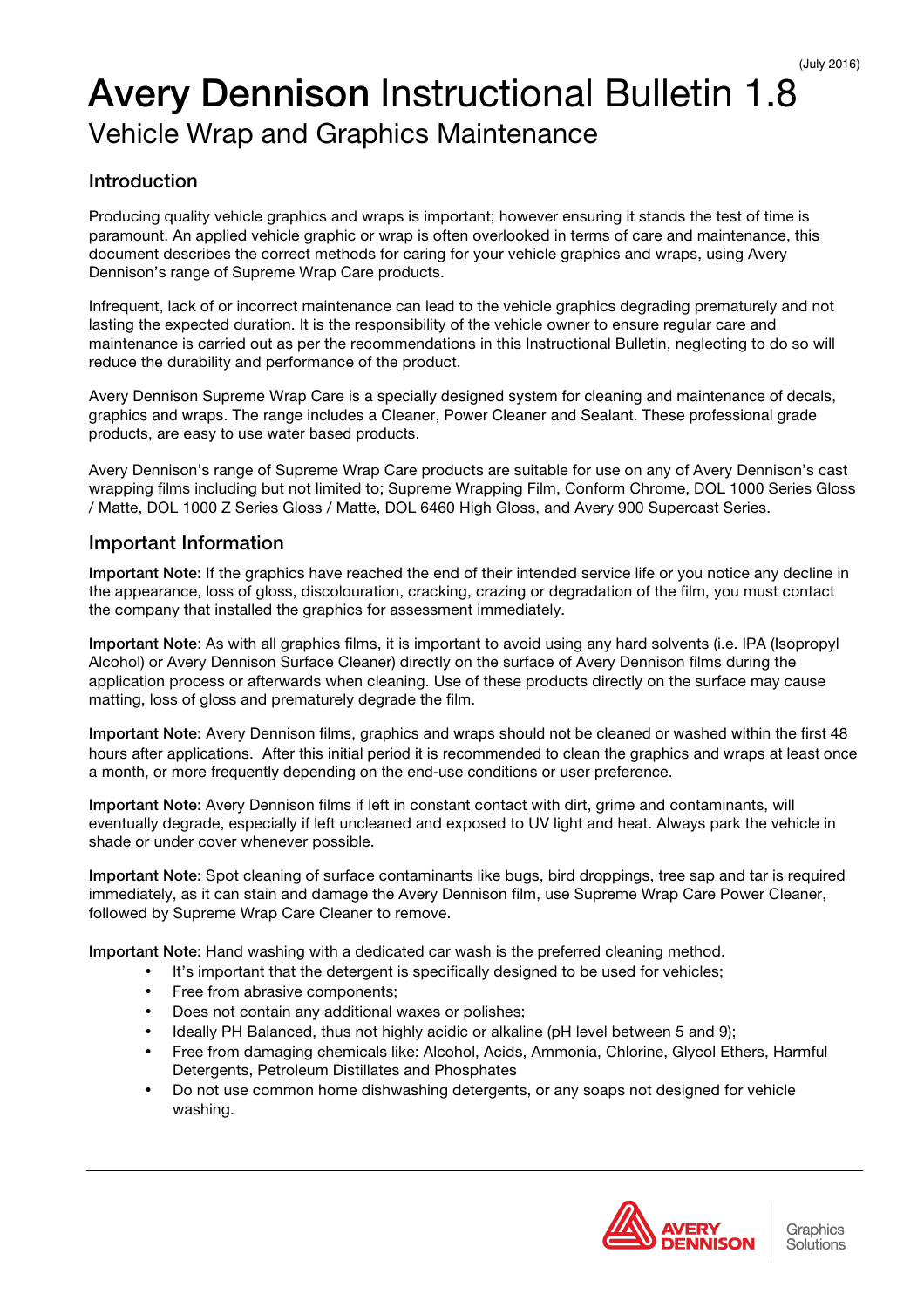# 1. Avery Dennison Supreme Wrap Care instructions for use

## 1.1 Protection of newly applied decals, graphics or wraps



- After the installation is completed, wipe down the graphics or wrap with a microfiber towel to remove any fingerprints, streaks, dust or other light surface contaminants. It is important to start with a clean surface before applying the Avery Dennison Supreme Wrap Care Sealant.
- To clean the film, spray the Avery Dennison Supreme Wrap Care Cleaner onto a microfiber towel and also directly onto the surface, a small amount of cleaner will go a long way so only use 2-3 sprays. Wipe the surface clean, then turn the towel and dry.
- After cleaning the entire area, apply the Avery Dennison Supreme Wrap Care Sealant. Note: DO NOT apply the sealant on a hot surface or in direct sunlight.
- Spray the Avery Dennison Supreme Wrap Care Sealant directly onto the film surface. Using a new microfiber towel, wipe the sealant onto the surface using a circular motion, working in small sections at a time. Remove sealant from the surface before it dry's, by buffing in a circular motion. Repeat these steps moving to the next section of the vehicle.
- The Avery Dennison Supreme Wrap Care Sealant will provide a protective layer and makes it difficult for dirt, bird droppings, tree sap and other contaminants to bond to the surface damaging the film.

#### 1.2 Maintaining decals, graphics or wraps over its applied lifetime



- If the Avery Dennison film, decal or wrap is heavily soiled with contaminants, had washing using the method described in section 2 is required before using the Supreme Wrap Care Cleaner and Sealant.
- Avery Dennison films in constant contact with dirt, grime and contaminants will eventually degrade, especially if left unclean and constantly exposed to UV light or heat.
- In order to maintain the quality of its appearance, a (re)-application schedule of the Avery Dennison Supreme Wrap Care Sealant is required.
- The application schedule will vary depending on its end-use and location. It is recommended under heavy-duty circumstances that the Avery Dennison Supreme Wrap Care Sealant be applied more frequently, even on a monthly basis.
- The Avery Dennison Supreme Wrap Care Cleaner should be used as a general purpose cleaner in between sealant applications.

#### 1.3 Spot cleaning and difficult stains on decals, graphics or wraps



- Avery Dennison Supreme Wrap Care Power Cleaner is intended to be used as a spot treatment on difficult surface contaminants such as bugs, bird droppings, tree sap and road tar. The Power Cleaner should be applied to the contaminant as soon as possible to prevent damage.
- Apply 2-3 sprays directly onto the contaminant then allow up to 30 seconds before wiping with a clean microfiber towel. Repeat this step for stubborn hard to remove contaminants.
- Apply Avery Dennison Supreme Wrap Care Cleaner as the final treatment to remove any leftover residue.
- After using Avery Dennison Supreme Wrap Care Power Cleaner always use Avery Dennison Supreme Wrap Care Sealant to protect and restore the appearance of the film.

Note: Avery Dennison Supreme Wrap Care has been tested on a wide selection of Avery Dennison materials. We can recommend the use of the Avery Dennison Supreme Wrap Care products on gloss, satin and textured finished films. Matte finished films may be susceptible to some slight streaking on the surface. It is recommended to test the products, prior to any industrial use, on a small, inconspicuous area.

Avery Dennison Graphics Solutions Asia Pacific

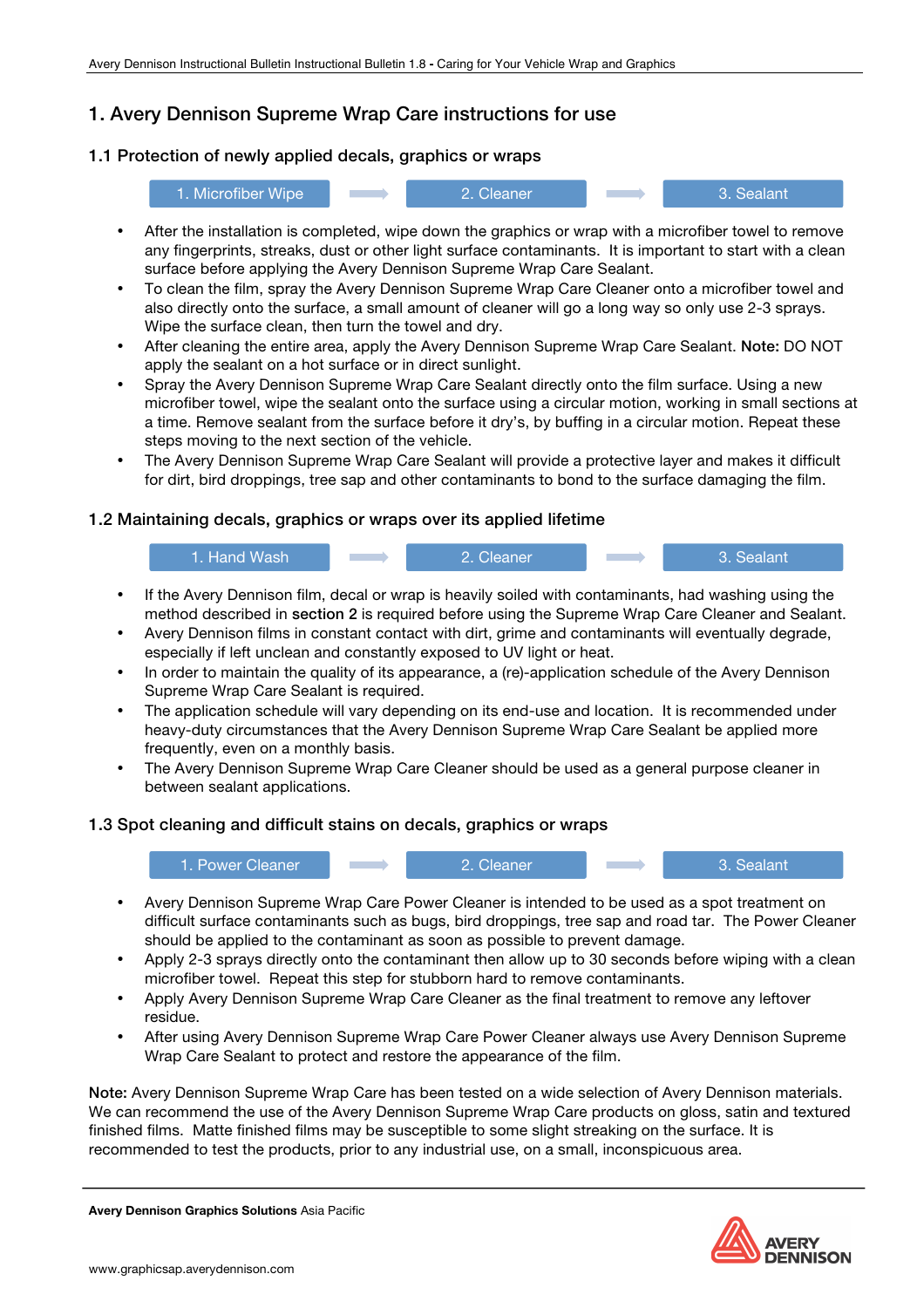## 2. Other conventional cleaning agents and instructions for use

#### 2.1 The preferred washing method is by hand using the following technique

- Start by rinsing the vehicle with clean water, removing any loose dirt or contaminants, thus avoiding scratching the graphics.
- Using the 'two bucket' method (one bucket filled with car wash and water solution and a second filled with clean water for rinsing), gently wipe the surface from front to back using with a synthetic or natural sponge or mitt, starting from the top of the vehicle and working down.
- Always rinse the sponge in the clean water before soaking in the soapy water in between sections.
- When finished, it's important to rinse the graphic thoroughly with clean water.
- Allow the water to dry naturally or dab dry with a Chamois or soft non-abrasive towel, being careful not to lift film edges.

Note: All cleaning agents shall be diluted following the instructions of the manufacturer. The cleaning solution should not be chemically aggressive: preferably in the range within the mild acid or mild alkaline limits (pH 5-9).

Important Note: The use of solvents and/or abrasive cleaning agents will damage the decal, graphic or wrap and should therefore be avoided.

Important Note: Avery Dennison does not recommend the use of automatic brush car washes, as the brush will often catch the edges of the graphic. It can also reduce the gloss finish of the graphic and cause scratching to the surface. If an automatic car wash is to be used, then a brushless system is desired.

#### 2.2 The use of specialised vehicle spray protectant or waterless washing systems can aid in protecting the graphics from the elements

Important Note: Any specialised protectent must be free from Alcohol, Acids, Ammonia, Chlorine, Glycol Ethers, Harmful Detergents, Petroleum Distillates and Phosphates

These products can help maintain the gloss or matte level and performance of the film, but they need to comply with previously mentioned specifications, and must be used only on a customer test and approve basis, always test in an inconspicuous location to ensure its suitability. Do not use polish or cutting agents as they will abrade and scratch the film. Products like 360 Matte Paint & Vinyl Wrap Detailer, Turtle Wax Ice or Aqanil Waterless Car Wash will aid in restoring and protecting the film.

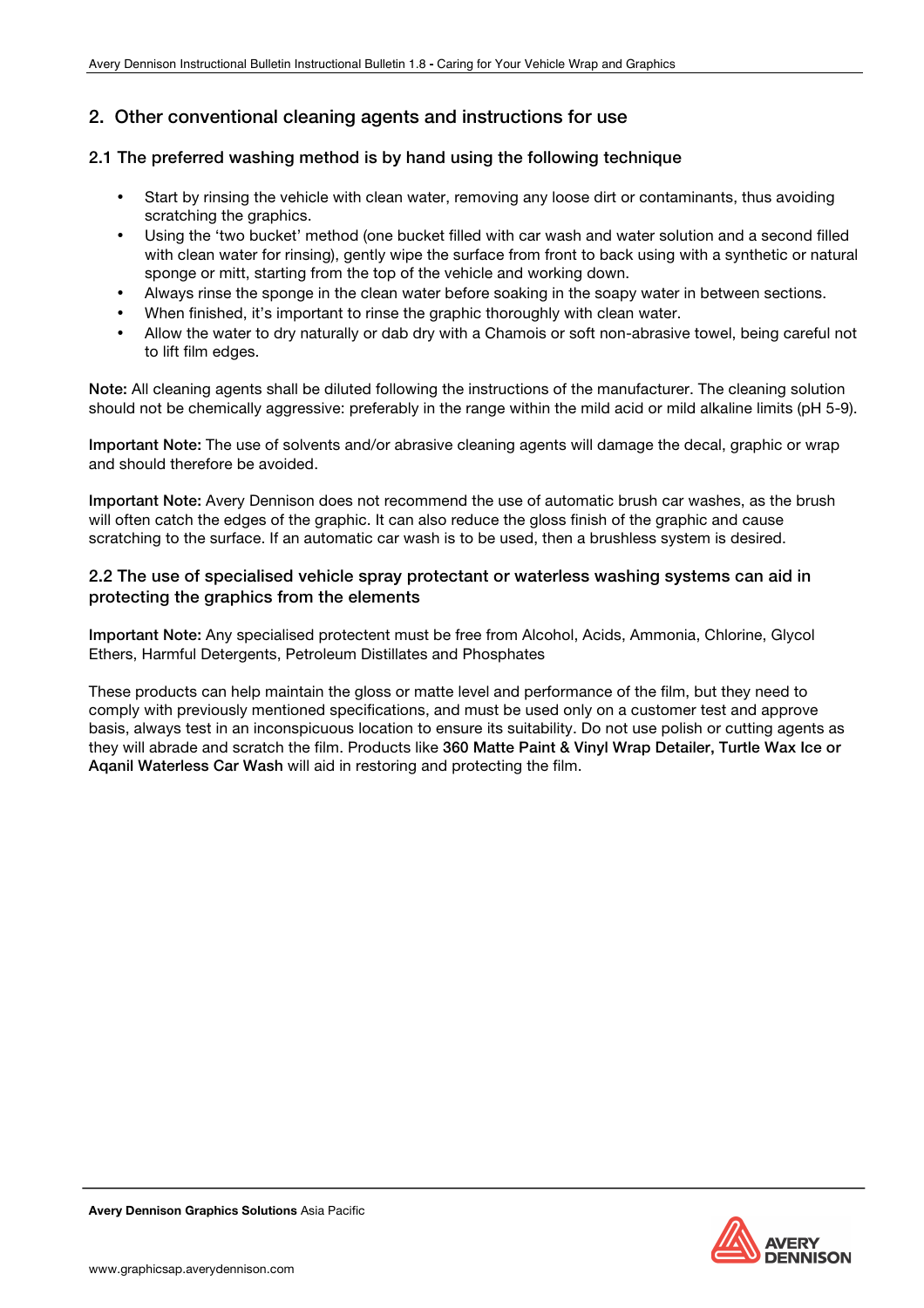## 3. High Pressure or Power Cleaning

• High pressure cleaning equipment or power cleaning may be used, provided a maximum pressure of 1200 psi (80 bars or 84 kg/cm²), and a wide angle ( up to 90°spray head nozzle) is used. That's because excessive water pressure and intense water spray, can cause damage by forcing water underneath the graphic.

If the cleaning system is heated, a water temperature of 70 degrees Celsius should not be exceeded. In order to reduce the risk of decal edge lift, a minimum distance of 30cm should be maintained from the nozzle to the film surface. Additionally, the dispenser nozzle should always be perpendicular (90°+/- 10°) to the film surface. Sharp angles of the water stream or intense localised water spray generated from a narrow angle spray nozzle, can promote decal edge lift, edge curl or de-lamination through the loss of adhesion.

• On boats and in areas prone to sea salt spray, it's important to clean the graphic more frequently. Furthermore, Avery Dennison films are not designed to be permanently submerged. We recommend cleaning boat graphics with fresh water after each use, upon removal from the sea marine environment.